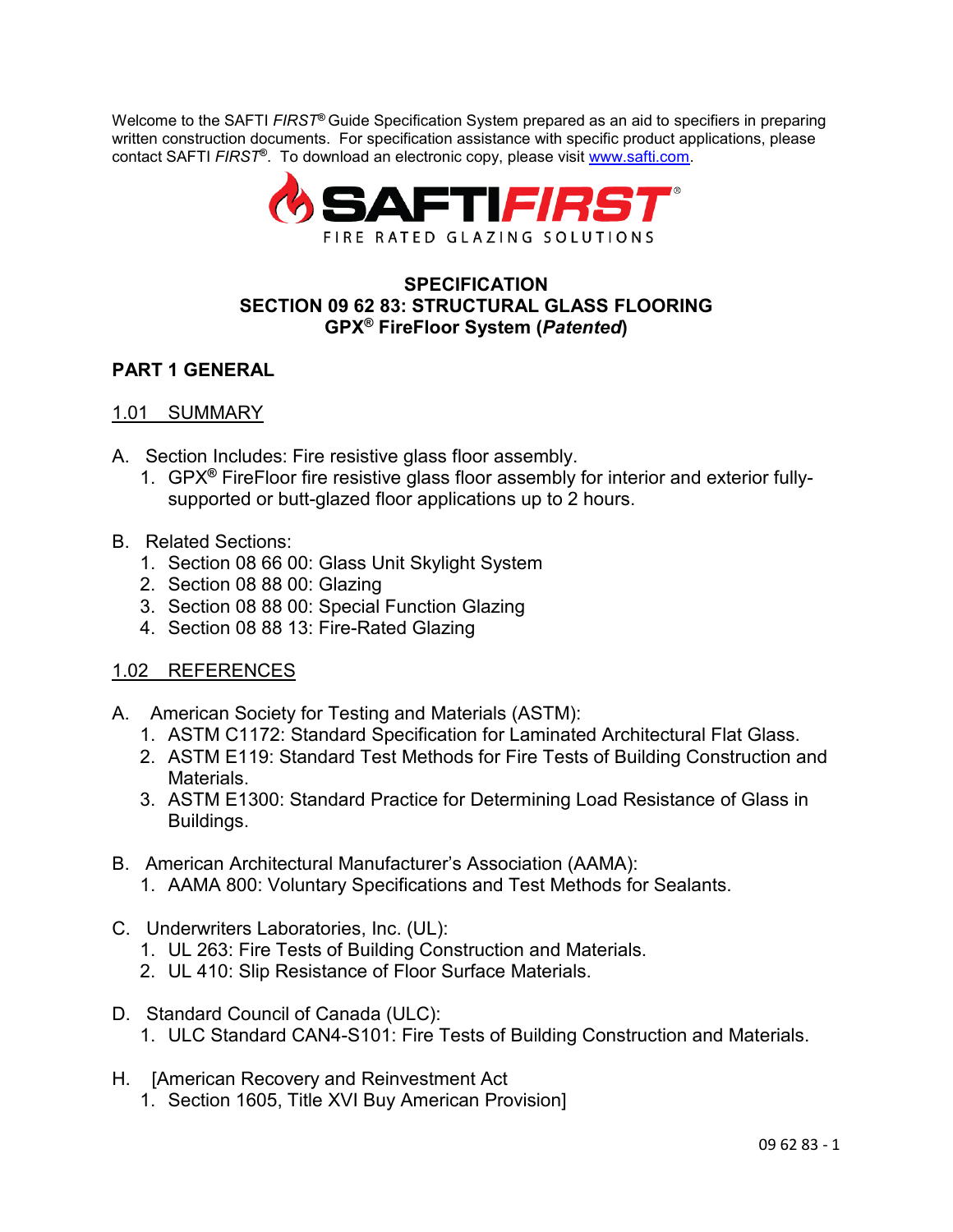I. [Insert building code used by Authority Having Jurisdiction]

## 1.03 SYSTEM DESCRIPTION

- A. Performance Requirements:
	- 1. Fire Rating: 60-120 minutes as specified. Meets ASTM E119, UL 263 and ULC-S101.
	- 2. Loading: Up to 100 psf.
	- 3. Testing Laboratory: Fire test shall be conducted by a nationally recognized independent testing laboratory.
	- 4. Fire resistive glass floor system comprised of custom SuperLite II-XL fire resistive glazing combined with a tempered laminated non-slip walking surface and a fire resistive structural steel framing grid.
	- 5. Fire resistive glazing must be sealed with the tempered laminated walking surface as one glazing unit to eliminate condensation issues. Separate fire resistive glazing and walking surface not allowed. Desiccant bags placed in the steel tube joists not allowed.
	- 6. Fire resistive structural frame to be delivered to the job site [knocked down for field assembly ] [pre-fabricated in sections (should configurations and job site conditions allow)].
	- 7. Once the fire resistive structural steel framing is set, fire resistive glazing unit must be loaded from the top. Separate installations of the non-slip walkable surface from the top and the fire resistive glazing from the bottom are not allowed.
	- 8. Both the fire resistive glazing unit and fire resistive structural steel framing grid must be provided by the same manufacturer. Distributors of fire resistive glazing not allowed.
	- 9. Span Width: [10 feet] [20 feet] [30 feet] [40 feet] [50 feet] [for spans over 50 feet, consult with manufacturer]
- B. Listings and Labels:
	- 1. Fire resistive glass floor system shall be under current follow-up service by a nationally recognized independent laboratory approved by OSHA and maintain a current listing or certification. Assemblies shall be labeled in accordance with limits of listings.

### 1.04 SUBMITTALS

- A. Submit listed submittals in accordance with Conditions of the Contract and Division 1 Submittal Procedure Section.
	- 1. Shop Drawings: Submit shop drawings showing layout, profiles and product components.
	- 2. Samples: Submit samples for finishes, colors and textures.
	- 3. Technical Information: Submit latest edition of manufacturer's product data providing product descriptions, technical data and installation instructions.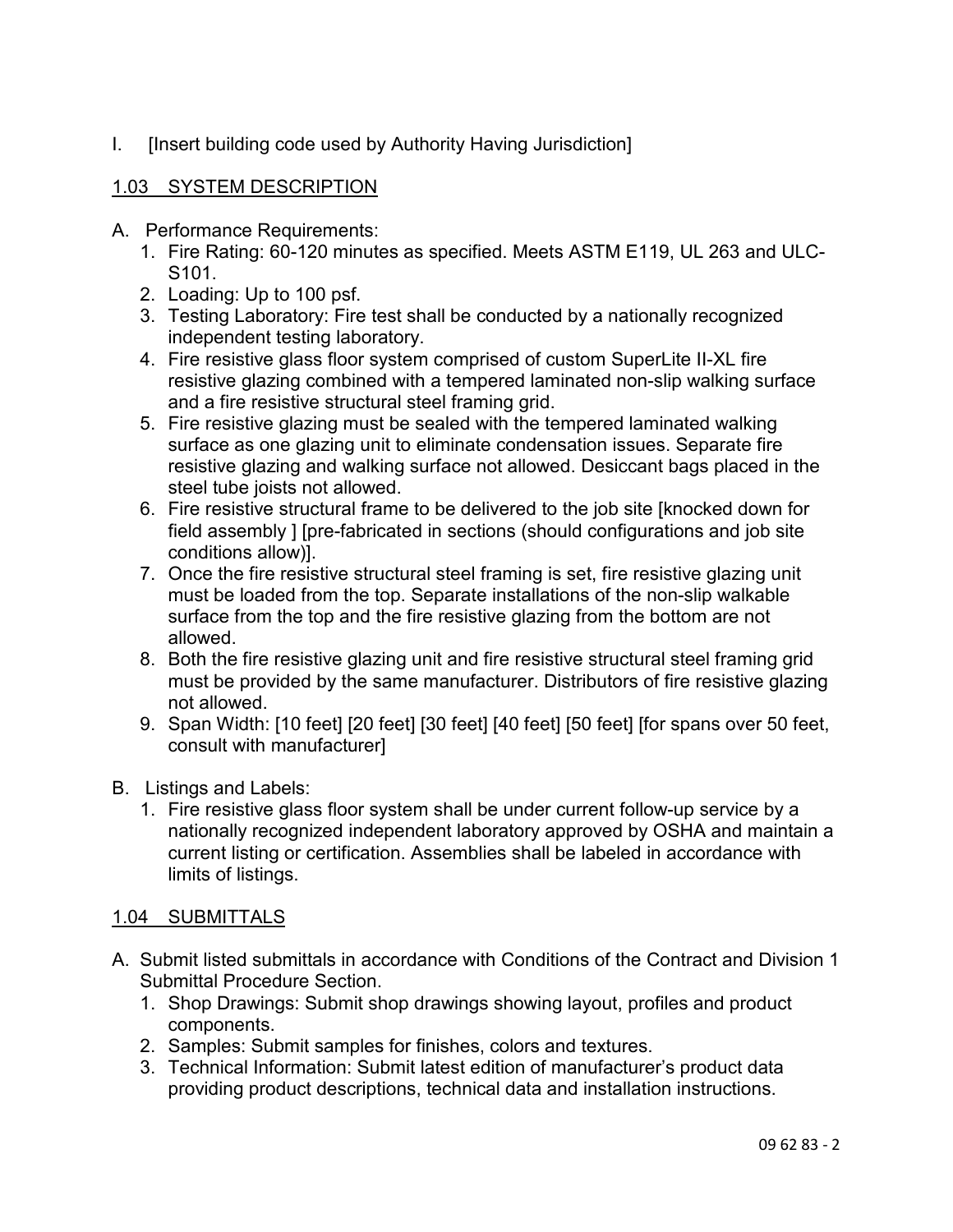4. Structural Calculations: Provide structural calculations sealed by a licensed professional engineer within the United States.

### 1.05 DELIVERY, STORAGE AND HANDLING

- A. General: Comply with Division1 Product Requirements Sections.
- B. Ordering: Comply with manufacturer's ordering instructions and lead-time requirements to avoid construction delays.
- C. Delivery: Deliver materials to specified destinations in manufacturer's packaging undamaged, complete with installation instructions.
- D. Storage and Protection: Store off ground, under cover, protected from weather and construction activities and at temperature conditions recommended by manufacturer.

### 1.06 FABRICATION DIMENSIONS

A. Field Measurements: Verify actual measurements for openings by field measurements before fabrication. Show recorded measurements on shop drawings. Coordinate field measurements and fabrication schedule with construction progress to avoid construction delays.

#### 1.07 PROJECT CONDITIONS

A. Coordinate the work of this section with others effected including but not limited to: other interior and/or exterior floor or components.

### 1.08 WARRANTY

- A. Project Warranty: Refer to Conditions of the Contract for project warranty provisions.
- B. Manufacturer's Warranty: Submit, for Owner's acceptance, manufacturer's standard warranty document. Manufacturer's warranty is not intended to limit other rights that the Owner may have under the Contract Documents.
	- 1. Warranty Period: 5-year limited warranty from date of shipping.

### **PART 2 PRODUCTS**

### 2.01 MANUFACTURERS – [60] [120] MINUTE FIRE RESISTIVE GLASS FLOOR ASSEMBLY

A. Manufacturer: GPX**®** FireFloor System by SAFTI *FIRST***®** Fire Rated Glazing **Solutions**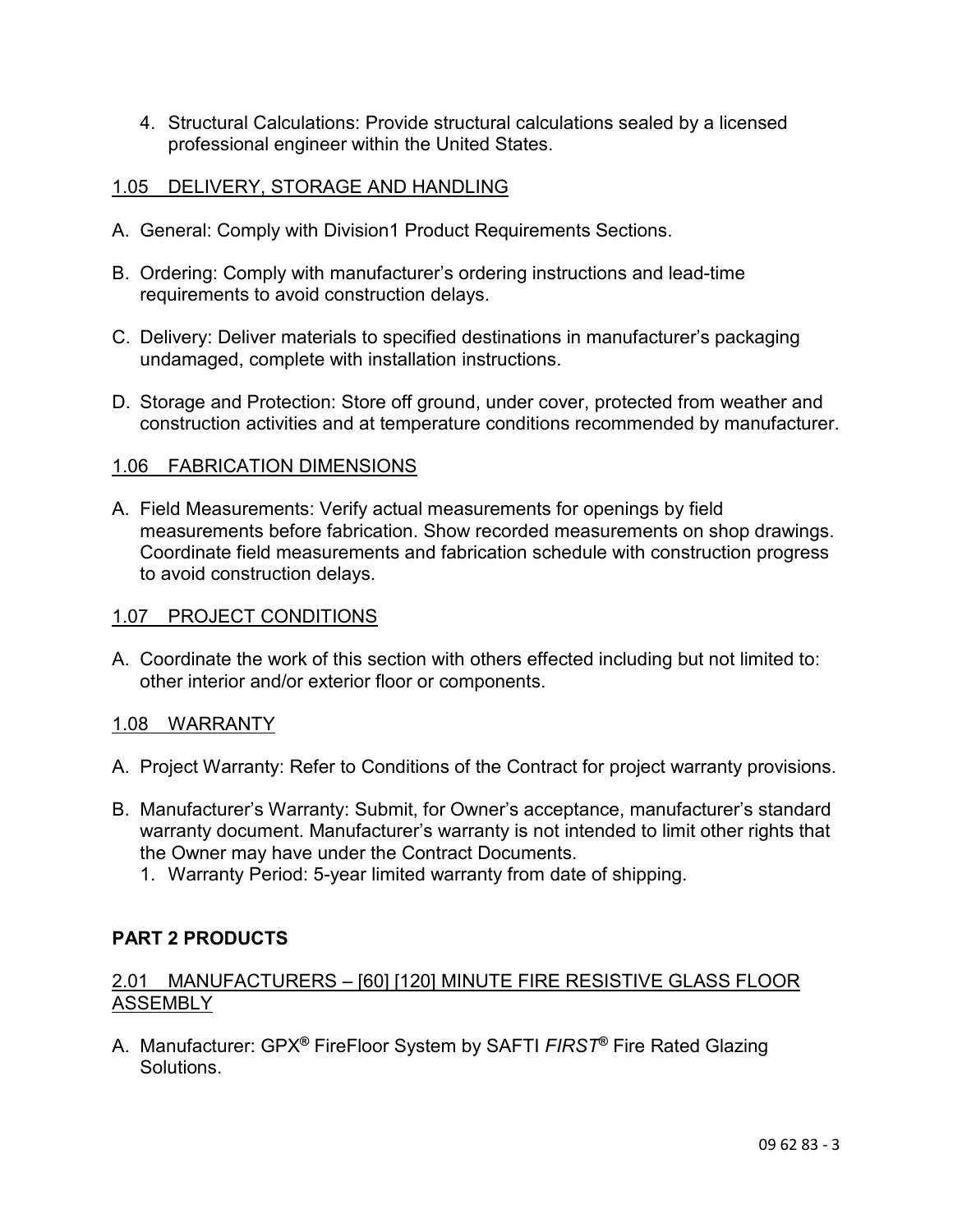- 1. Contact: 100 N Hill Drive, Suite 12, Brisbane, CA 94005; Telephone 888.653. 3333; email [info@safti.com;](mailto:info@safti.com) Web site [www.safti.com.](http://www.safti.com/)
- B. Fire resistive glass floor assembly must be provided by a single-source, US manufacturer. Distributors of fire rated glass and framing are not to be considered as manufacturers. Materials for the project should be shipped together in the same shipment on the same truck.
- C. Substitutions: No substitutions allowed.

#### 2.02 MATERIALS – FIRE RESISTIVE STEEL FRAMING SYSTEM

- A. Frame Face Profile: 5"
- B. Construction: Structural steel members combined with a proprietary fire resistive insulating mixture to protect the structural steel member. Minimum 16 gauge galvanized or stainless steel covers factory installed over the framing members.
- C. Structural members: Use appropriately sized structural members per the manufacturer's span table and loading criteria. Engineering verification is required for connections and anchorage of all spans.
- D. Fasteners, angles, bolts, sealants, caulk and other accessories: As indicated by the manufacturer in the shop drawings.
- E. Span Table and Loading Criteria
	- 1. 60 minute fire resistive floor system:

| Span Table and Loading Criteria for GPX FireFloor -<br>60 Minute |                    |                |                 |                     |                      |                 |  |  |  |  |
|------------------------------------------------------------------|--------------------|----------------|-----------------|---------------------|----------------------|-----------------|--|--|--|--|
| Spa<br>n                                                         | $3$ ft. $0$<br>in. | 6 ft. 0<br>in. | 10 ft. 0<br>in. | $15$ ft. $0$<br>in. | 20 ft. 0<br>in.      | 40 ft. 0<br>in. |  |  |  |  |
| <b>I-Beam Shape</b>                                              | M3x<br>2.9         | $M4 \times 6$  | M10x<br>7.5     | M12x<br>10.8        | M <sub>12</sub> x 19 | W21x<br>48      |  |  |  |  |
| <b>Flange Width</b>                                              | 2.25 in.           | 3.8 in.        | 2.69 in.        | 3.07 in.            | 4.01 in.             | 8.14 in.        |  |  |  |  |
| <b>Flange</b><br><b>Thickness</b>                                | $0.13$ in.         | $0.16$ in.     | $0.173$ in.     | $0.21$ in.          | $0.35$ in.           | $0.43$ in.      |  |  |  |  |
| <b>Overall Depth</b>                                             | $3$ in.            | 3.8 in.        | 10 in.          | 12 in.              | 12.2 in.             | 20.6 in.        |  |  |  |  |
| <b>Web Thickness</b>                                             | $0.09$ in.         | $0.13$ in.     | $0.13$ in.      | $0.16$ in.          | $0.235$ in.          | $0.35$ in.      |  |  |  |  |

Loading Criteria: 35 lbs./sq. ft. dead load 100 lbs./sq. ft. live load

For spans greater than 40 ft. please contact SAFTI *FIRST***®**.

2. 120 minute fire resistive floor system: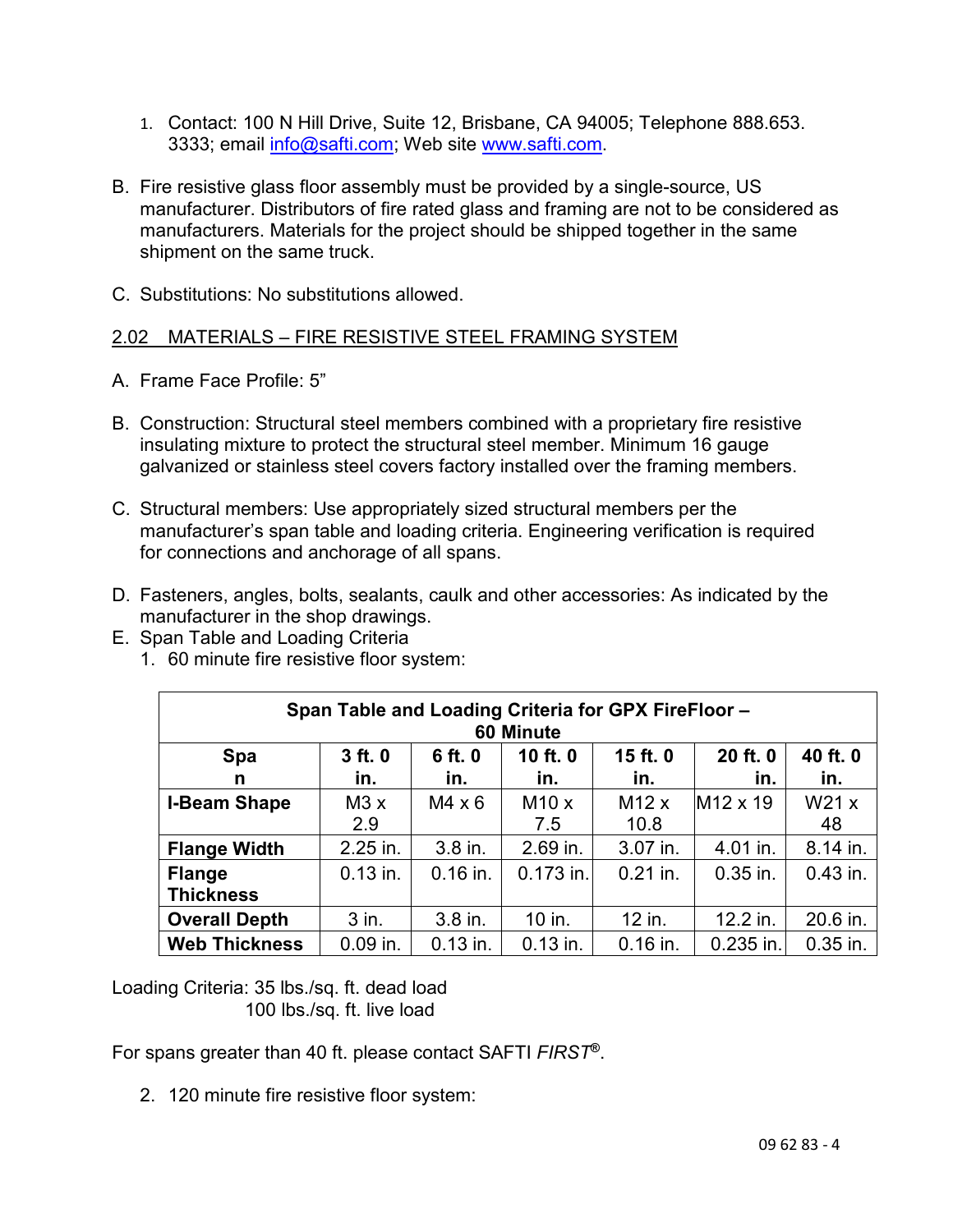| Span Table and Loading Criteria for GPX FireFloor -<br>120 Minute |                |                |                 |                 |                      |                 |  |  |  |  |
|-------------------------------------------------------------------|----------------|----------------|-----------------|-----------------|----------------------|-----------------|--|--|--|--|
| Spa<br>n                                                          | 3 ft. 0<br>in. | 6 ft. 0<br>in. | 10 ft. 0<br>in. | 15 ft. 0<br>in. | 20 ft. 0<br>in.      | 40 ft. 0<br>in. |  |  |  |  |
| <b>I-Beam Shape</b>                                               | M3x<br>2.9     | $M4 \times 6$  | M10x<br>7.5     | M12x<br>10.8    | M <sub>12</sub> x 19 | W21x<br>48      |  |  |  |  |
| <b>Flange Width</b>                                               | 2.25 in.       | 3.8 in.        | 2.69 in.        | 3.07 in.        | 4.01 in.             | 8.14 in.        |  |  |  |  |
| <b>Flange</b><br><b>Thickness</b>                                 | $0.13$ in.     | $0.16$ in.     | $0.173$ in.     | $0.21$ in.      | $0.35$ in.           | $0.43$ in.      |  |  |  |  |
| <b>Overall Depth</b>                                              | $3$ in.        | 3.8 in.        | 10 in.          | 12 in.          | 12.2 in.             | 20.6 in.        |  |  |  |  |
| <b>Web Thickness</b>                                              | $0.09$ in.     | $0.13$ in.     | $0.13$ in.      | $0.16$ in.      | 0.235 in.            | $0.35$ in.      |  |  |  |  |

Loading Criteria: 100 lbs./sq. ft. live load

For spans greater than 40 ft. please contact SAFTI *FIRST***®**.

# 2.03 MATERIALS – FIRE RESISTIVE GLASS

- A. Fire resistive glass floor system comprised of custom SuperLite II-XLF fire resistive glazing combined with a tempered laminated non-slip walking surface.
- B. Properties:
	- 1. Non-slip walking surface glazing assembly:
		- a. Tempered laminated structural glass
		- b. Low iron tempered glass
		- c. Tinted tempered glass
		- d. Other
	- 2. Individual glass panel maximum size:
		- a. 82-3/8" x 85-3/16" (7,017.3 sq. in.) fully supported and 67-7/8" x 70-3/16" (4,763.9 sq. in.) butt-glazed for one-hour floor assemblies.
		- b. 96-3/8" x 74-1/2" (7,179.9 sq. in.) fully supported and butt-glazed for twohour floor assemblies.
	- 3. Individual panel size thickness and weight:
		- a. 4-3/16" overall / 40 lbs. per square foot for 60 minutes.
		- b. 5-3/16" overall / 51.6 lbs. per square foot for 120 minutes.
		- c. Sealants, intumescent tape (for butt-glazed assemblies) and other accessories: As indicated by the manufacturer in the shop drawings.
		- d. Logo: Each piece of fire rated glazing shall be labeled with a permanent logo.

### 2.04 FABRICATION

A. Fabrication Dimensions: Fabricate to approved dimensions. The general contractor shall guarantee dimensions within required tolerance. Obtain approved shop drawings prior to fabrication.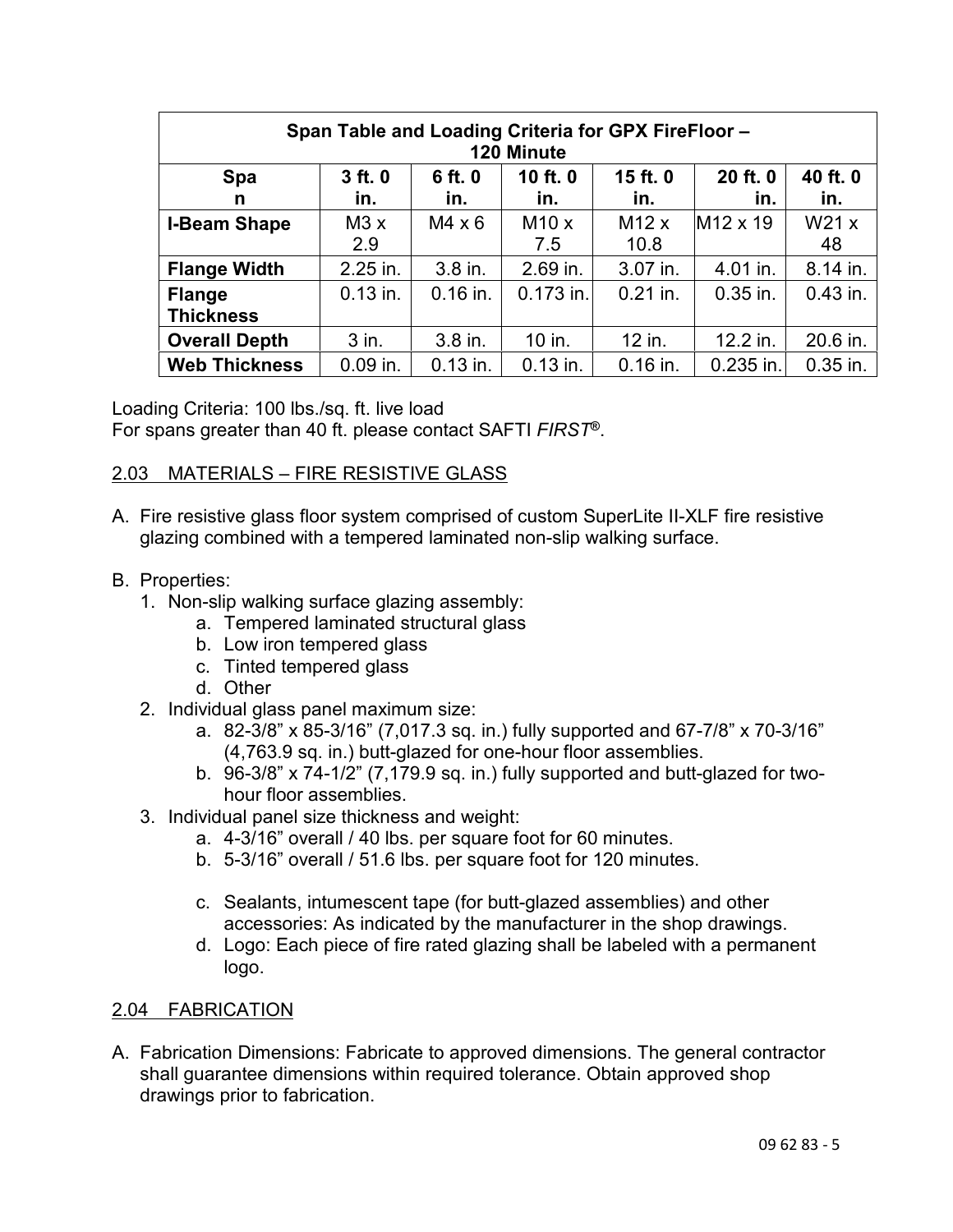## 2.05 FINISHES

- A. Comply with NAAMM's "Metal Finishes Manual for Architectural and Metal Products" for recommendations for applying and designing finishes.
- B. Covers shall be chemically cleaned and pretreated; then, finished with (choose one):
	- 1. High Performance Fluoropolymer Finish by PPG**®**. Solid color to be selected from
	- 2. SAFTI's standard color chart. Mica, XL & Exotics are available at an additional charge.
	- 3. Clear or bronze anodized.
	- 4. Stainless steel
	- 5. Decoral® (specify color).
	- 6. Ornamental metal (specify finish).
	- 7. Wood veneer (natural finish standard).
	- 8. Acrylic urethane custom color.
	- 9. Other
- C. Protect finishes on exposed surfaces from damage by applying strippable, temporary protective covering before shipping.

### **PART 3 EXECUTION**

### 3.01 MANUFACTURER'S INSTRUCTIONS

A. Compliance: Comply with manufacturer's product data including product technical bulletins and installation instructions.

#### 3.02 EXAMINATION

A. Site Verification of Conditions: Verify substrate conditions, have been previously installed under other sections, and are acceptable for product installation in accordance with manufacturer's instructions. Openings shall be plumb, square and within allowable tolerances. The Architect/Engineer shall be notified of any conditions that jeopardize the integrity of the proposed fire wall/door framing system. Do not proceed until such conditions are corrected.

### 3.03 INSTALLATION

A. Fire resistive glass floor assembly shall be installed by a licensed contractor and in strict accordance with the approved shop drawings.